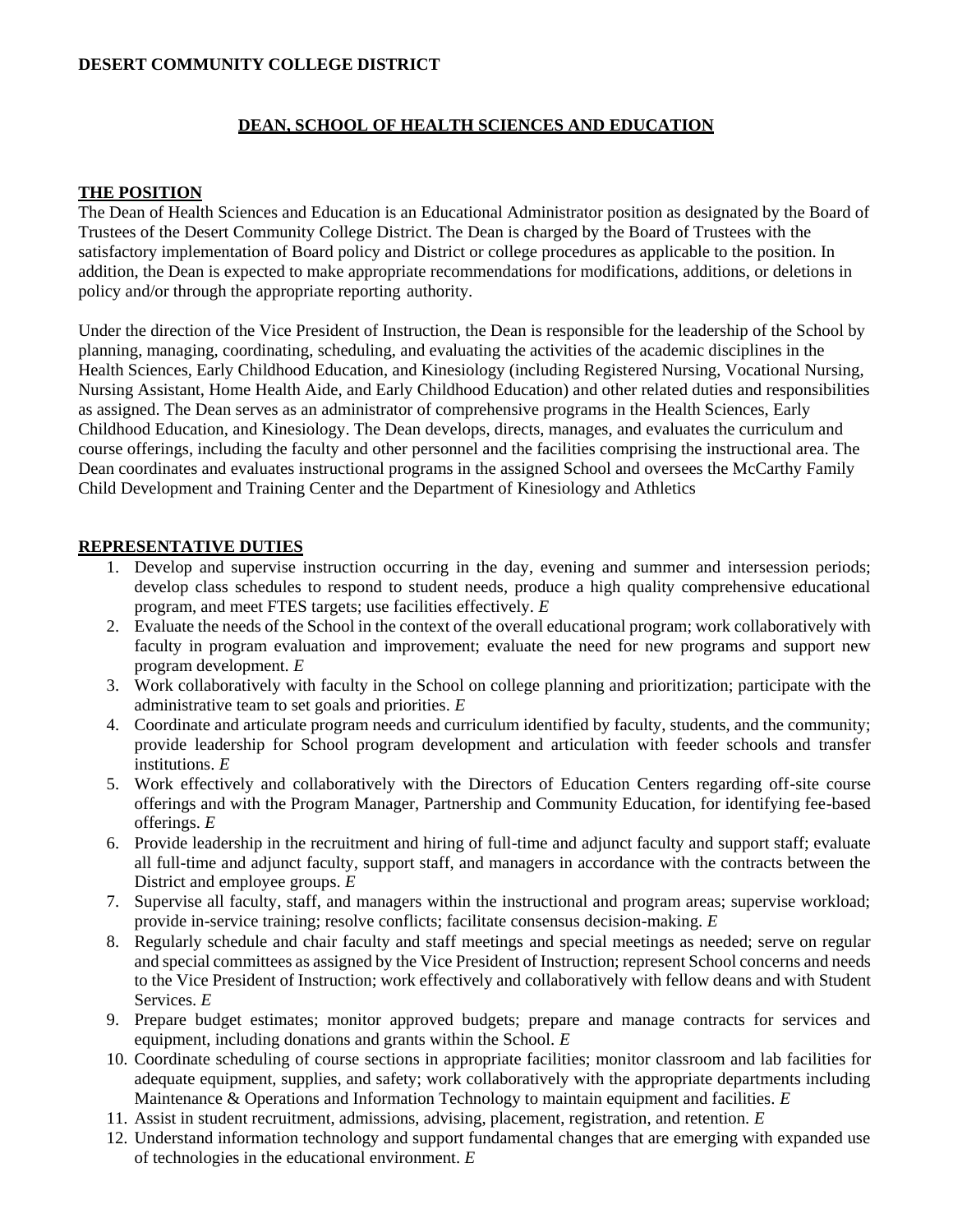#### **Dean, School of Health Sciences and Education Page 2**

- 13. Meet schedules and timelines; organize multiple projects effectively and carry out required project details throughout the year. *E*
- 14. Interpret county, state, and federal policy and legislation governing the administration and regulation of programs within the School. *E*
- 15. Develop and manage grants and special projects. *E*
- 16. Represent the School and the District in community-related activities. *E*
- 17. Support innovative teaching ideas and practices to enhance student learning; support student learningcentered instructional methodology. *E*
- 18. Supervise the Director of Nursing and Allied Health, the Director of the McCarthy Family Child Development and Training Center, the Director of Kinesiology and Athletics, and other assigned management personnel. *E*
- 19. Ensure program compliance with external accrediting and/or approval agencies. *E*
- 20. Initiate and maintain contractual agreements with clinical facilities used in School programs. *E*
- 21. Oversee the McCarthy Family Child Development and Training Center to ensure operation in compliance with federal, state, and county regulations. *E*
- 22. Oversee the Department of Kinesiology and Athletics to ensure operation in compliance with conference, state, and national rules and regulations. *E*
- 23. Seek and participate in professional development activities; support the ongoing professional development of personnel within the School. *E*
- 24. Other duties and responsibilities as assigned. *E*

### **REQUIRED PROFICIENCIES**

Knowledge, experience, and abilities to perform the above-listed responsibilities and functions in an efficient, effective, harmonious manner.

### **KNOWLEDGE AND ABILITIES**

The Dean must have the ability to exercise honesty, consistency, and sound judgment in the performance of duties; understanding of the mission and student population of California Community Colleges, the Desert Community District, and the Coachella Valley in general; ability to work in the interests of the college as a whole; ability to work productively in a shared governance setting; strong interpersonal skills to communicate effectively with diverse constituencies within and outside the District; understanding of the intent and application of student learning outcomes; familiarity with requirements for prerequisites and course equivalencies; familiarity with new educational technologies; ability to plan, organize, direct, administer, review and evaluate programs and services; provide strategic leadership in assigned areas. The Dean must possess knowledge of principles and practices of general management and supervision; laws and regulations governing nursing programs and the California Community Colleges; child care centers, and intercollegiate athletics; District policies and procedures; budgeting; procedures for accreditation; curriculum; and teaching methods and techniques.

## **MINIMUM QUALIFICATIONS:**

The Desert Community College District has established the following hiring criteria for all educational administrative positions:

Minimum qualifications for service as an Educational Administrator shall be both of the following in accordance with Title 5 section 53420:

- Possession of a master's degree; and
- One year of formal training, internship, or leadership experience reasonably related to the administrator's administrative assignment.